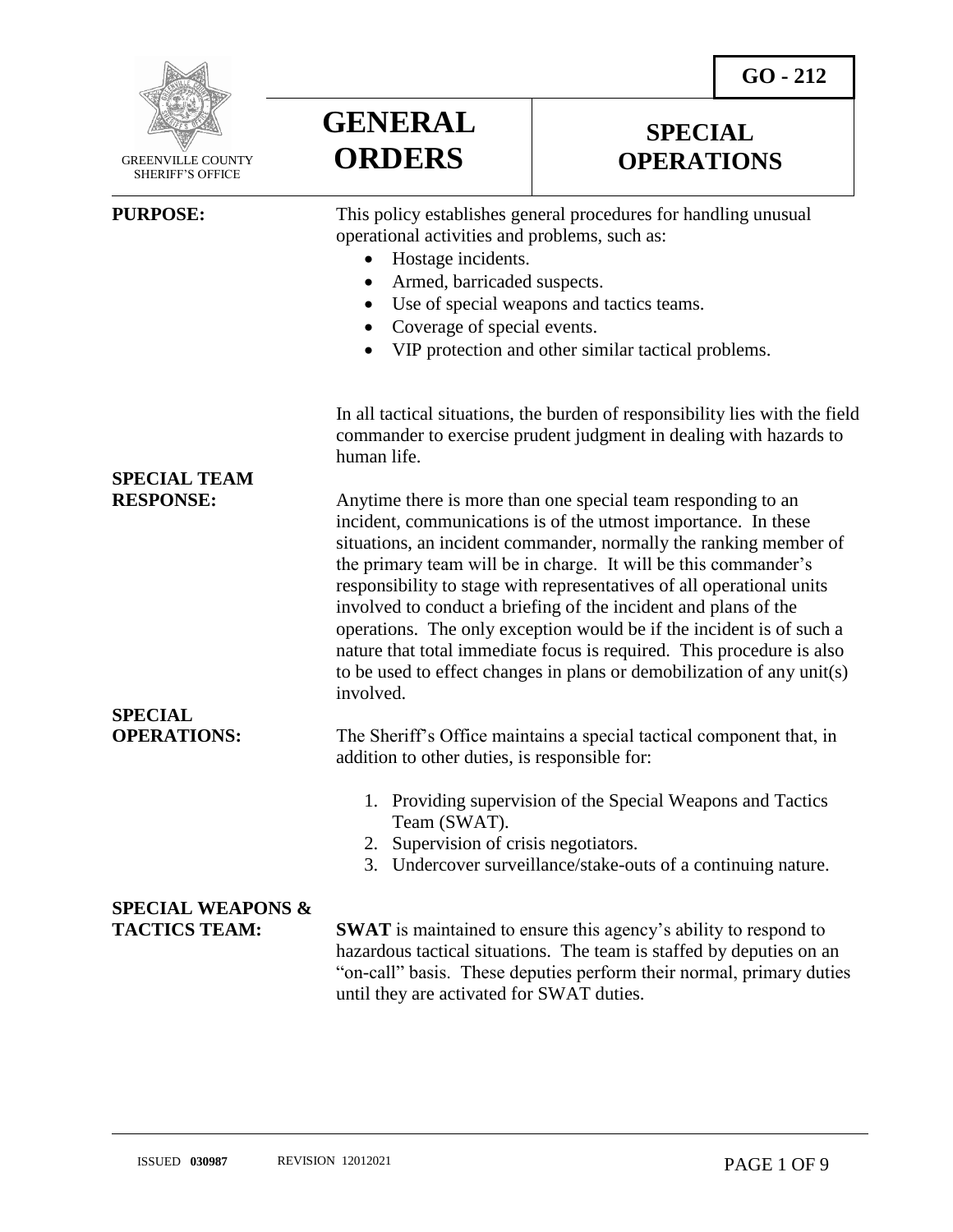**DEPLOYMENT** - SWAT personnel may be deployed, in special circumstances, to supplement field units on a temporary basis. This requires the concurrence of both the requesting Division Commander and the Commander for the SWAT, or an order by the Sheriff. If activated in this capacity, SWAT members are employed as a unit with their supervisors. Circumstances requiring such a deployment include:

- Stakeouts.
- Saturation patrol.
- Civil disorders.
- Man-made or natural disasters.
- Execution of search warrants.

SWAT supervisors are to maintain a strong relationship of cooperation and coordination between the team and other operational units. SWAT supervisors are to brief patrol supervisors on stakeouts or decoy operations to facilitate deputy safety and ensure the success of the operations, except when disclosures could jeopardize a tactical operation.

## **TEAM MEMBER SELECTION CRITERIA** - Deputies assigned

to the SWAT Team are selected using the following criteria:

- 1. Team membership is voluntary.
- 2. Performance ratings while in field assignments.
- 3. Physical fitness and agility.
- 4. Demonstrated ability to perform in a disciplined manner while under stress.
- 5. Non-stress and stress firearms proficiency.

**NEGOTIATORS** - Deputy(s) assigned crisis negotiation duties are assigned to the SWAT Commander. Crisis negotiators are selected using the following criteria:

- 1. Participation is voluntary.
- 2. Experience and performance in field operations.
- 3. High verbal skills and problem-solving abilities.
- 4. Demonstrated ability under stress.

Once selected, the deputy/negotiator receives specific training for their duties.

**TRAINING** - Training for SWAT members is conducted monthly. The training is designed to maintain the unit in a state of maximum operational effectiveness.

j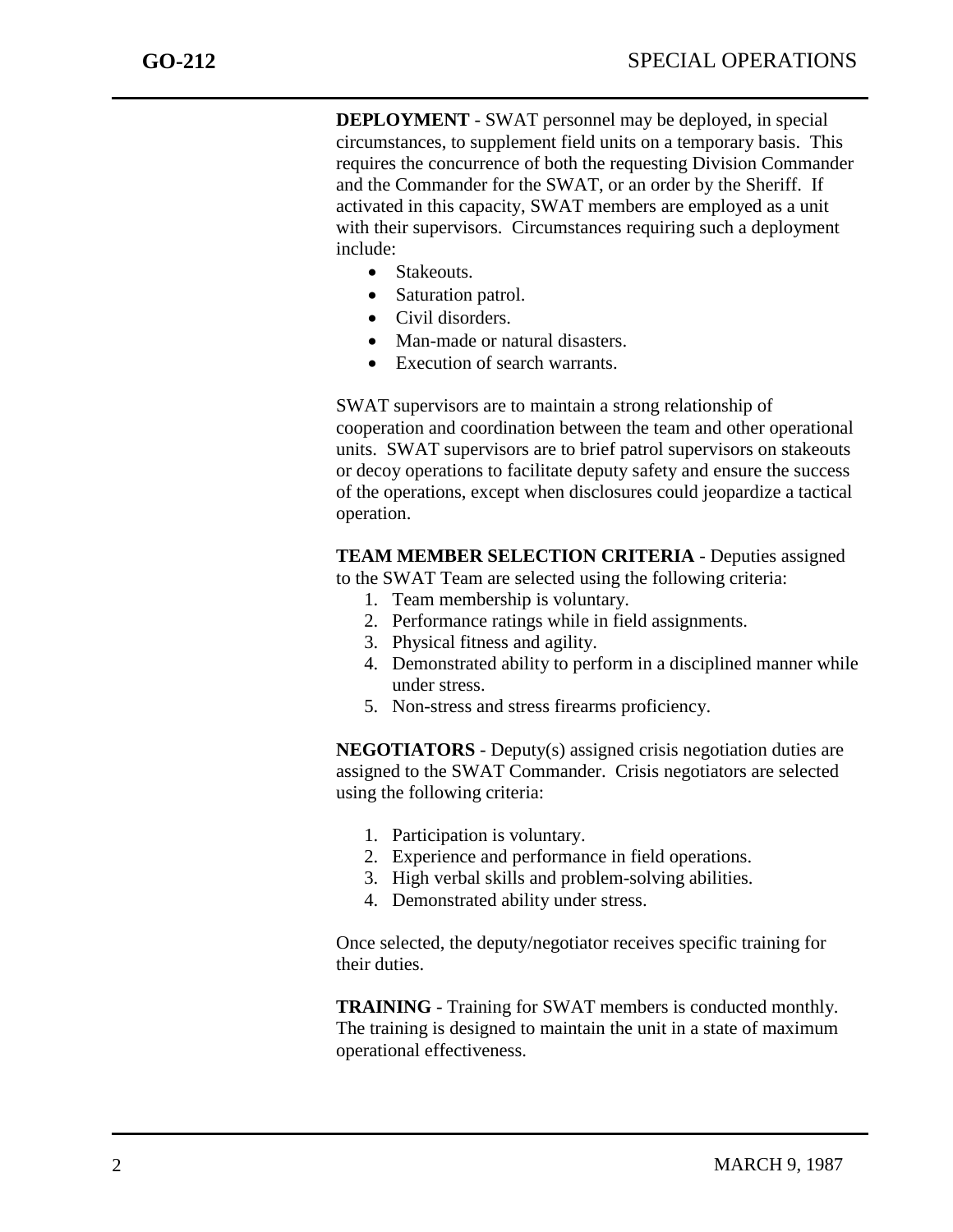**EQUIPMENT** - SWAT members are supplied with special equipment and weapons necessary to fulfill their mission. The SWAT Commander maintains an inventory of all weapons and equipment assigned to the team.

A secure vehicle is maintained for the storage and transportation of SWAT supplies and specialized equipment. The SWAT Commander designates the type of equipment stored in this manner.

**SWAT ACTIVATION -** The basic operational objective is containment and apprehension. This involves locating and isolating suspects, evaluating the area threatened, and utilizing special tactics to effect apprehension in a manner that affords minimum peril to deputies and citizens who may be directly or indirectly involved. The containment process is highly dependent upon the primary response by the initial deputies and supervisors assigned to the operations.

Successful handling of special situations requires a total team effort in operations. Specific duties are assigned to each element of the team and clear lines of supervision are established to ensure smooth, concise performance of each element. Preplanned execution of a search warrant will require the completion of a Threat Matrix prior to deployment.

**OPERATIONAL TERMS -** Generally, there are six distinct areas established during a situation:

- 1. **Inner Perimeter** A containment area immediately surrounding the situation location that minimizes and controls movement of a suspect within that area. The inner perimeter is to be large enough to present no immediate danger to anyone as well as small enough to ensure control and management of the area.
- 2. **Outer Perimeter** A large containment area completely surrounding the inner perimeter that inhibits unauthorized vehicular and pedestrian traffic from reaching the inner perimeter. The outer perimeter is to be positioned in a manner to afford protection and safety to anyone outside the perimeter boundaries.
- 3. **Control Zone** The space between the outer and inner perimeters. Deputies manning the outer perimeter may allow authorized persons into the control zone for restricted purposes as designated by the deputy in charge. Depending upon the specific geographic circumstances, unauthorized persons should be evacuated from or secured within the control zone, including bystanders, residents, merchants, and others.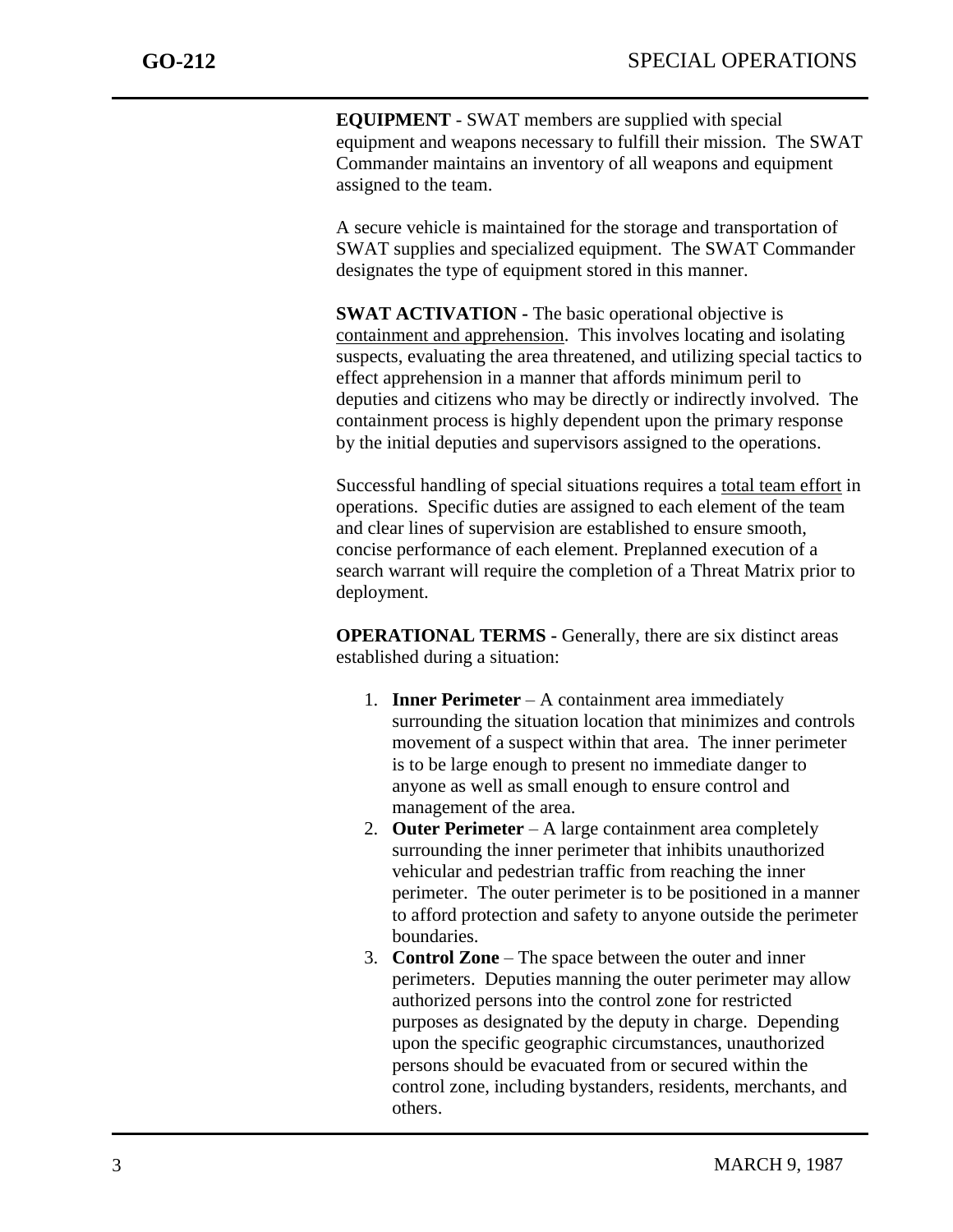- 4. **Traffic Control Points** Key intersections or other locations that restrict all unauthorized vehicular traffic from reaching the boundaries of the outer perimeter.
- 5. **Command Post** A temporary location used as the on-scene command center to coordinate the activities of all operational personnel. The command post is placed outside the inner perimeter, preferably inside the control zone, and is to include both the actual command post facility and a controlled immediate area utilized for assembly and parking. Either the Mobile Command Post or another suitable structure may be used as a command post, but telephone service is mandatory except in very unusual circumstances.
- 6. **Public Affairs Post** A temporary location used as a briefing point by the Public Information Officer to keep media personnel and other designated officials informed of the situation.

**FIRST RESPONDERS -** Although deputies assigned to all areas are authorized to apprehend suspects or take other action to ensure the safety of deputies and citizens, time is usually our ally particularly in cases involving barricaded subjects and hostage situations. The concept of containment requires deliberate, well-planned actions for a successful operation.

**FIRST RESPONDER PROCEDURES REGARDING AN ACTIVE SHOOTER –** The primary responsibility of any law enforcement officer is to protect and save innocent lives. This is especially true in a scene involving an active shooter that could be in a school, business, or home. The term "active shooter" is used generally in this document. It is recognized that the mechanism of injury can take various forms.

When faced with an active shooter, the first responding deputies will utilize a rapid response and deployment. If shots are being fired, the first responding deputies will enter the building and immediately attempt to locate and control the threat by containment, arrest or deadly force. Deputies will move past victims and will not provide immediate treatment of injuries. Although SWAT would be activated, the deputies on the scene should not wait for SWAT to arrive. See General Order 250 (Active Threats) for further on active shooter incidents.

As additional units arrive on scene, they will assist in containing and isolating the subject(s), treating the injured, evacuating and securing the area.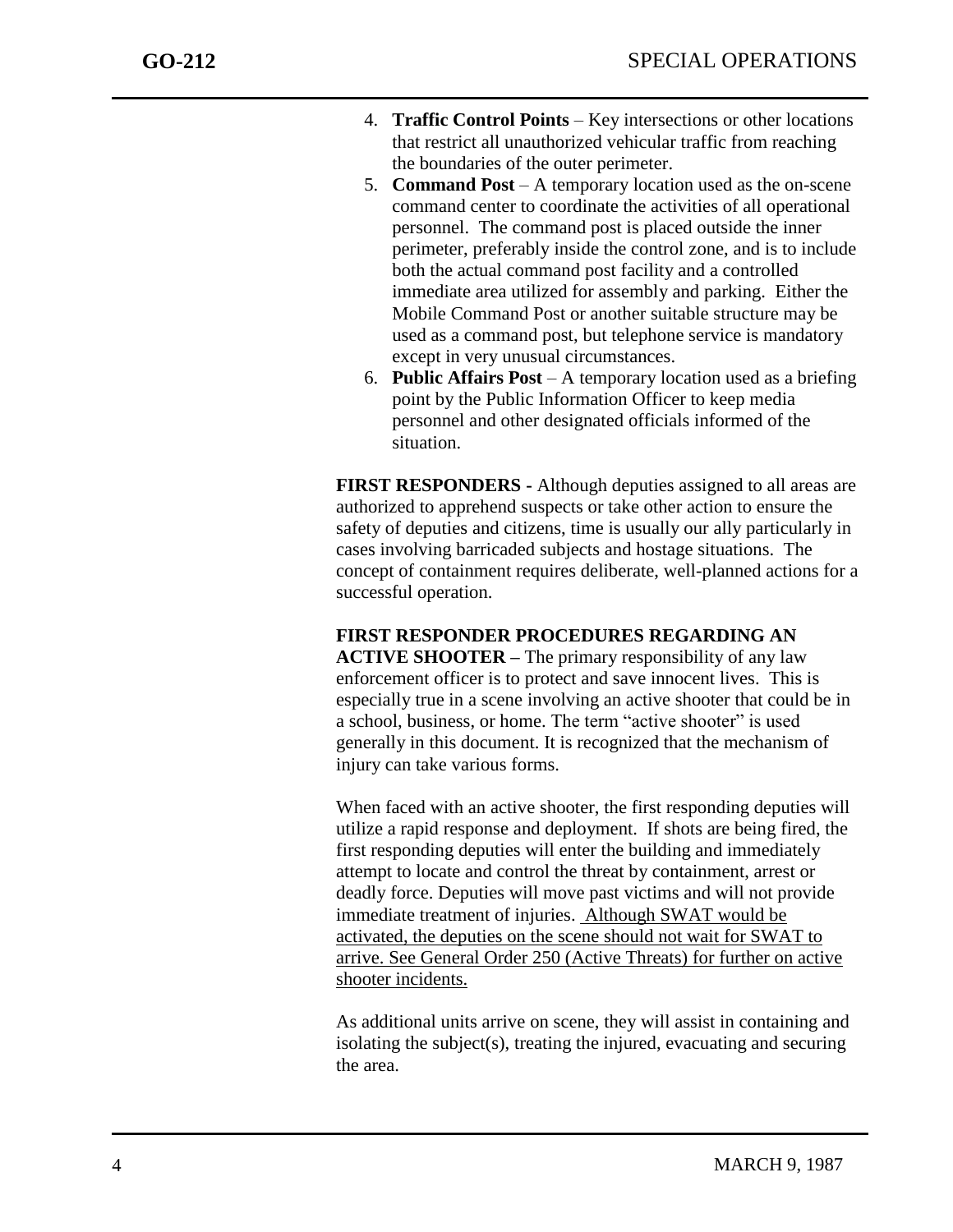When circumstances indicate a situation may have developed to the point provisions of this General Order are to be implemented, the deputy in charge of the initial call is to ensure a supervisor is notified. The supervisor is to respond to the scene and evaluate the situation.

If appropriate, a supervisor will implement notification of all special teams, units, and other persons he determines necessary to resolve the situation. Additionally, the supervisor will attempt to avoid further confrontation in favor of controlling and containing the situation until the arrival of trained tactical and/or crisis negotiation personnel. In addition, he is to:

- 1. Assume command of the situation until such command is relegated. When command is relegated, he will assume duties as support and perimeter commander.
- 2. Assure evacuation of injured victims and bystanders.
- 3. Designate a radio frequency to be used during the operation and implement procedures to establish communications with other agencies.
- 4. Establish the inner perimeter, outer perimeter, control zone and traffic control points as necessary.
- 5. Select a location for the command post and provide for transportation of the Mobile Command Post to the scene.
- 6. Provide an operator for the command post.
- 7. Provide security in the immediate area of the command post.
- 8. Ensure sufficient manpower to handle call levels in unaffected parts of the jurisdiction.
- 9. Request fire/EMS units to standby at the scene.
- 10. Assign a deputy to conduct a preliminary investigation of the incident.

### **Emergency conditions may require a supervisor to initiate some or all of the preceding provisions prior to arrival of a Platoon Commander.**

**TEAM NOTIFICATION** - Utilizing existing procedures, Communications is to coordinate notification of all affected persons, units, and special teams. Manpower to assist in the notification process may be provided in the Communications Center from other sources. Notifications are to be completed within thirty minutes. Information provided to those notified may be brief, but will include, at a minimum:

- 1. Type of incident.
- 2. Assembly point and best route, if applicable.
- 3. Name of commanding officer in charge.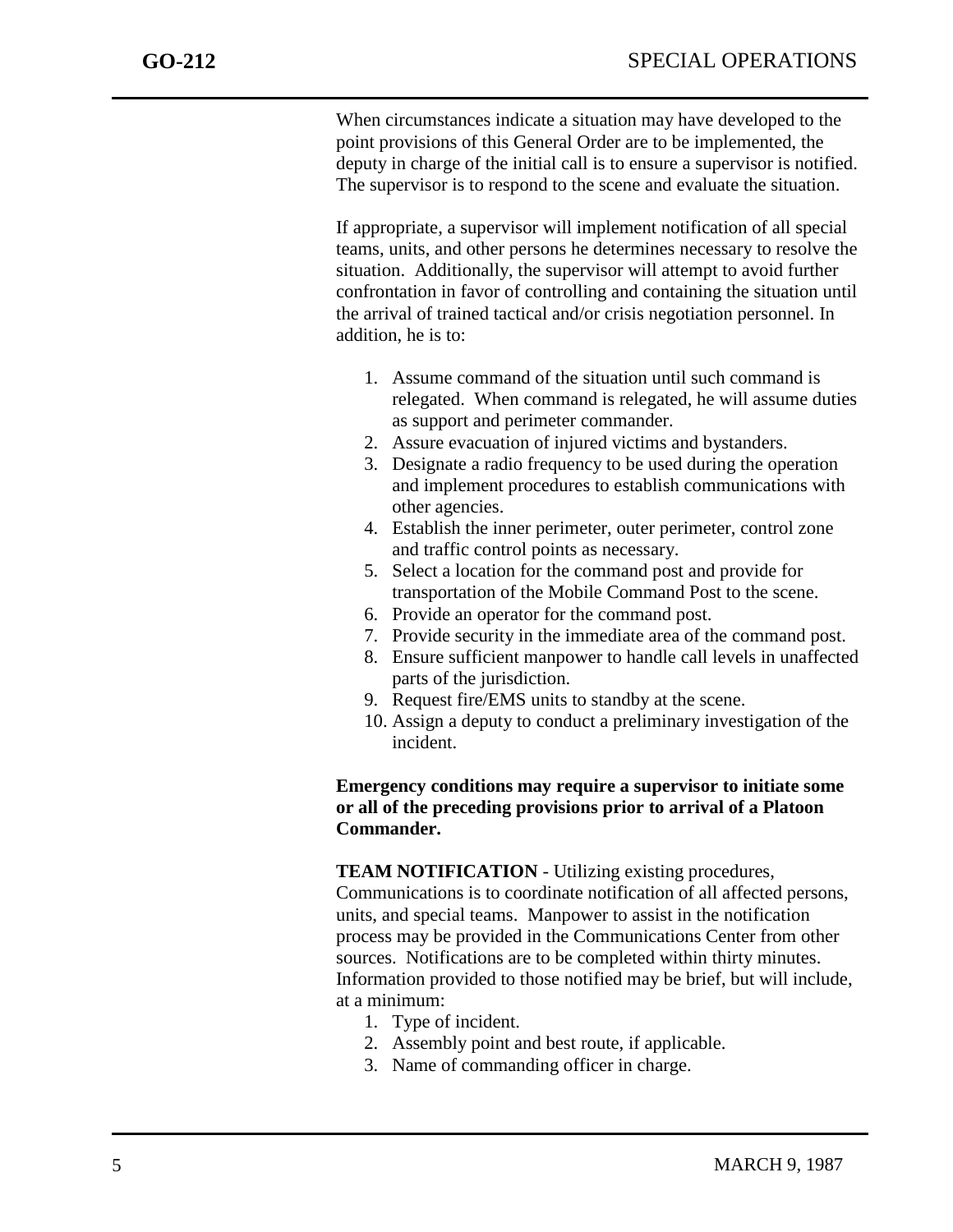|                                      | <b>SWAT COMMANDER OPERATIONAL GUIDELINES:</b>                                                                                                                                                                                                                                                                                                                                                                                                                                                                                                                                                                                                                                                                                                                                                                                                                                                                                                                                                                                    |
|--------------------------------------|----------------------------------------------------------------------------------------------------------------------------------------------------------------------------------------------------------------------------------------------------------------------------------------------------------------------------------------------------------------------------------------------------------------------------------------------------------------------------------------------------------------------------------------------------------------------------------------------------------------------------------------------------------------------------------------------------------------------------------------------------------------------------------------------------------------------------------------------------------------------------------------------------------------------------------------------------------------------------------------------------------------------------------|
|                                      | 1. The SWAT Commander is to, if at all possible, establish<br>communications with the suspect.<br>2. The crisis negotiator is to communicate with the suspect and<br>work under the direction of the SWAT Commander, who is to<br>coordinate negotiations with ongoing SWAT activities.<br>The SWAT Commander maintains a list of items that are<br>3.<br>negotiable and non-negotiable with a hostage-taker. This list<br>is to be adhered to unless express permission to deviate is<br>granted by the Sheriff.<br>4. The SWAT Commander, working with the on-scene Uniform<br>Patrol Commander, is to make provisions for<br>chase/surveillance vehicles and control of travel routes if he<br>feels they are necessary.<br>5. General Order 205 governs use of force. Hostile fire may be<br>responded to as a defensive measure. The decision to assault a<br>barricaded suspect is made by the SWAT Commander.<br>6. The use of chemical and explosive agents is a tactical matter<br>to be decided by the SWAT Commander. |
|                                      | <b>DISCRETION AND CRITIQUE - The Incident Commander is</b><br>authorized to take appropriate action to resolve the situation outside<br>the parameters of this General Order, if such action is warranted to<br>reduce or remove a threat to human life.                                                                                                                                                                                                                                                                                                                                                                                                                                                                                                                                                                                                                                                                                                                                                                         |
|                                      | All action taken under the provisions of this General Order are subject<br>to documented review. All SWAT actions are critiqued and<br>evaluated. Written reports evaluating incidents involving death or<br>injury are sent to the Sheriff.                                                                                                                                                                                                                                                                                                                                                                                                                                                                                                                                                                                                                                                                                                                                                                                     |
| <b>DECOY OPERATIONS:</b>             | The Commander of Selective Enforcement is responsible for planning<br>decoy operations. This includes the simulation of a potential crime<br>victim, with back-up officers maintaining surveillance.                                                                                                                                                                                                                                                                                                                                                                                                                                                                                                                                                                                                                                                                                                                                                                                                                             |
| <b>DIGNITARY</b><br>PROTECTION TEAM: | The Dignitary Protection Team (DPT) will be maintained to provide<br>this Office with a team of specially trained deputies responsible for<br>the protection and escort of government officials, high profile<br>officials, and dignitaries.                                                                                                                                                                                                                                                                                                                                                                                                                                                                                                                                                                                                                                                                                                                                                                                     |
|                                      | Membership on the team will be voluntary and those selected will<br>have the following mandatory qualifications:<br>Have a minimum of two years' experience with this office.<br>$\bullet$<br>Have above average annual performance evaluation.<br>٠<br>Maintain physical fitness and agility.                                                                                                                                                                                                                                                                                                                                                                                                                                                                                                                                                                                                                                                                                                                                   |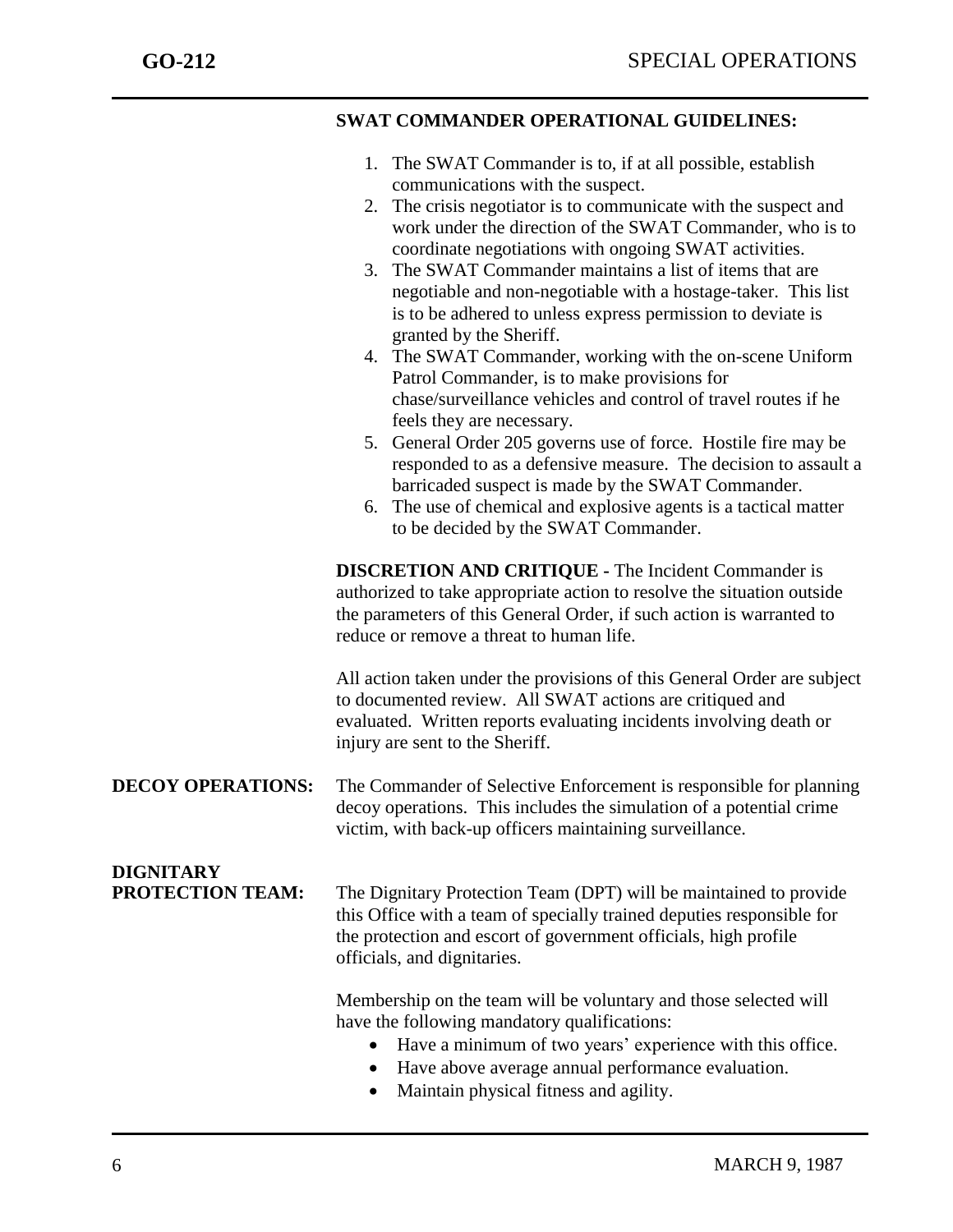- Perform well under stress.
- Be able to score at least 80% on an approved firearms course.

All assigned to the DPT will be approved by the Sheriff or his designee.

The members of the Dignitary Protection Team will receive specialized training on a quarterly basis.

The Sheriff designates a Commander responsible for VIP security. This Commander is responsible for:

- 1. Preparing a list of special equipment needed for the VIP detail, to include:
	- Barricades and rope.
	- Binoculars.
	- Magnetometers.
	- Radios.
	- Protective vests to be worn by deputies assigned to the immediate proximity of the dignitary.
	- Special weapons, if needed.
- 2. Ensuring all deputies involved in the operation carry standard issue weapons and ammunition.
- 3. Conduct planning and scouting of travel routes and alternates.
- 4. Conduct advance inspection of sites and facilities.
- 5. Arrange for gathering intelligence information.
- 6. Coordinate the operation within and outside the Sheriff's Office.
- 7. Identify needed emergency first aid, EMS and medical facilities.
- 8. Determine the radio frequency to be used and verify deputies have the necessary radio equipment. All deputies are to have radio communications either by vehicle or walkie-talkie. Plain-clothes personnel are to conceal their walkie-talkies and utilize earplugs. The radio frequency used will normally be the support channel, but unusual occurrences may require the use of another channel. The regional channel may be employed for multiple agency events.
- 6. Assign a means of identification to each team member, such as lapel pins. These may be as simple as map pins or adhesive paper provided they are identifiable and do not conflict with other agency identification.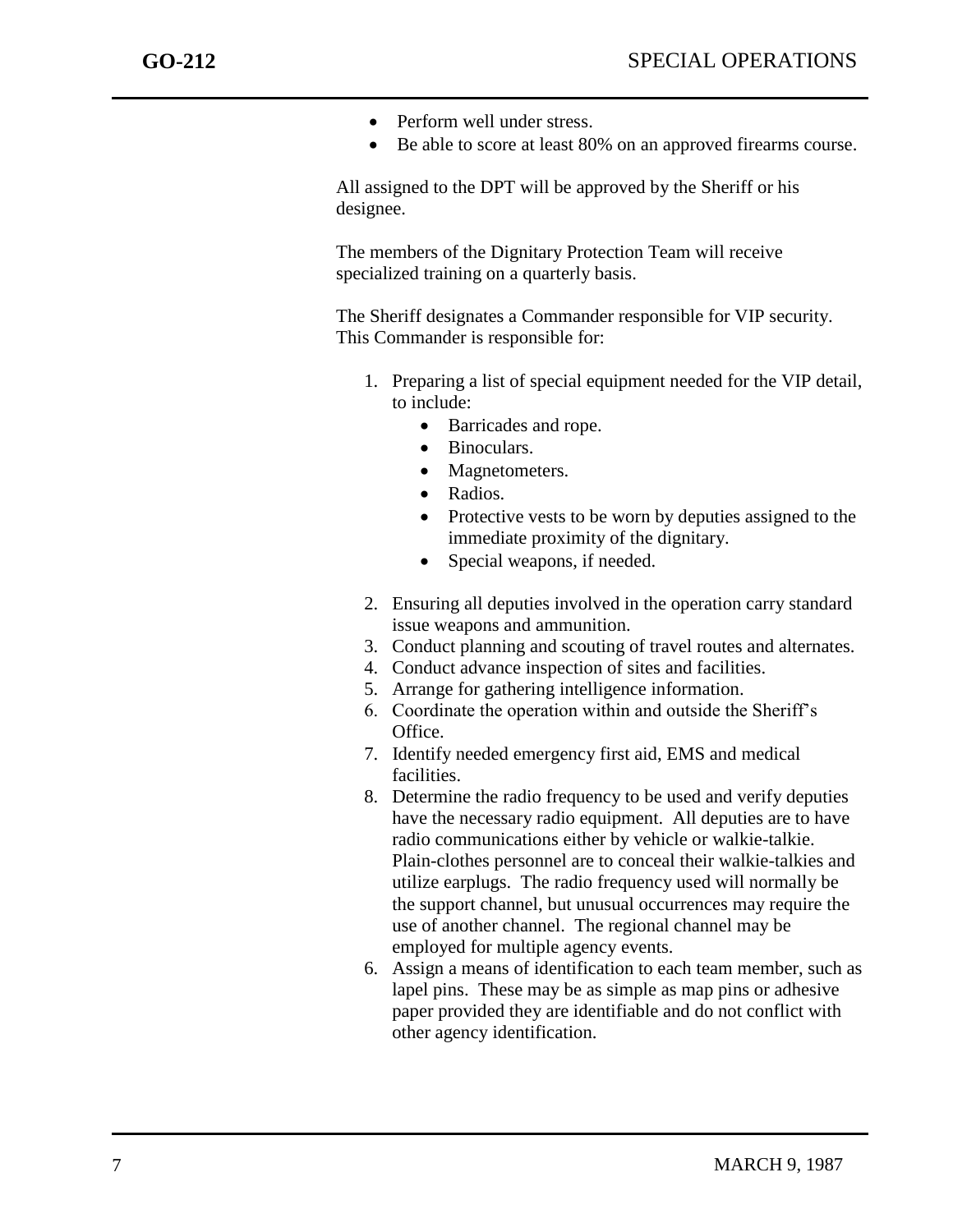|                                     | If the situation warrants, the Sheriff will designate a commander as<br>liaison with the U.S. Secret Service for purposes of planning and<br>coordination.                                                                                                                                                                                                                                                |
|-------------------------------------|-----------------------------------------------------------------------------------------------------------------------------------------------------------------------------------------------------------------------------------------------------------------------------------------------------------------------------------------------------------------------------------------------------------|
| <b>SPECIAL EVENTS:</b>              | Special events, such as parades, athletic events, public demonstrations<br>or political rallies are normally handled with personnel from Uniform<br>Patrol, Selective Enforcement, Judicial Services, or Criminal<br>Investigations. Each event is to have a supervisor or commander<br>designated as the deputy in charge and he is to be responsible for the<br>planning and coordination of the event. |
|                                     | The Sheriff's Office ALL HAZARDS PLAN contains detailed plans<br>that can be adapted to special event planning regarding the following<br>problems and special circumstances:                                                                                                                                                                                                                             |
|                                     | 1. Logistical requirements.<br>2. Estimate of traffic volume.<br>3. Crowd control needs.<br>4. Anticipated criminal incidents.<br>5. Contingency plans for traffic direction and control.<br>6. Use of special operations personnel, if any.<br>7. Media involvement.<br>8. Personnel deployment, transportation, and relief.                                                                             |
|                                     | <b>TRAINING</b> – At least annually, all sworn personnel will receive<br>training in crowd control situations.                                                                                                                                                                                                                                                                                            |
|                                     | <b>SPECIAL EVENT REPORTING REQUIREMENT - At</b><br>conclusion of the operation, a written after-action report is to be<br>forwarded to the Sheriff.                                                                                                                                                                                                                                                       |
| <b>FITNESS FOR DUTY:</b>            | Deputies assigned full-time to undercover surveillance/stakeout,<br>decoy, or SWAT, are to be tested at least annually to determine<br>psychological and physical fitness.                                                                                                                                                                                                                                |
| <b>HOMELAND</b><br><b>SECURITY:</b> | <b>TERRORISM LIAISON/INFORMATION EXCHANGE - The</b><br>Sheriff's Office actively participates in the FBI's Joint Terrorism<br>Task Force (JTTF); see General Order 213. Quarterly, the Sheriff and<br>the Chief Deputy meet with statewide law enforcement officials to<br>discuss terrorist related activities.                                                                                          |